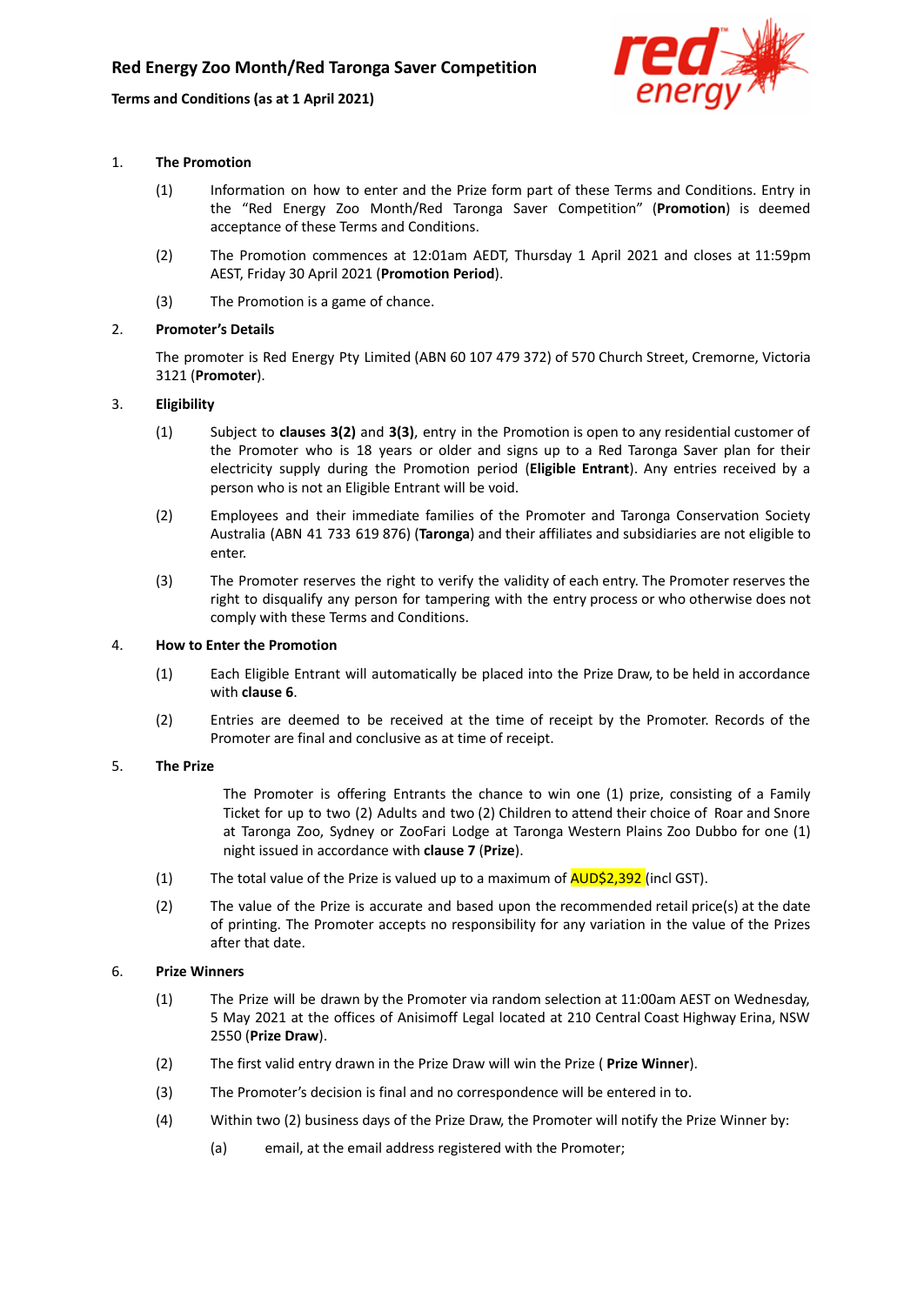# **Red Energy Zoo Month/Red Taronga Saver Competition**

**Terms and Conditions (as at 1 April 2021)**



- (b) telephone, at the telephone number registered with the Promoter; and
- (c) publishing the name of the Prize Winner on the Promoter's website at redenergy.com.au/zoo-month.
- (5) If the Prize Winner:
	- (a) responds before 5:00pm AEST on Friday, 6 August 2021, they will have been deemed to have accepted with Prize (**Winner's Acceptance**); or
	- (b) fails to respond before 5:00pm AEST on Friday, 6 August 2021, their Prize will be deemed unclaimed.
- (6) The Promoter may conduct such further draws as necessary for any unclaimed Prizes (subject to the approval of the relevant gaming authorities in each State). The redraw will be conducted at the offices of Anisimoff Legal located at 210 Central Coast Highway Erina, NSW 2550 at 9:00am AEST on Monday 9 August 2021, subject to any written direction under applicable law. Any Prize Winner(s) of an unclaimed Prize will be notified in the manner set out in **clause 6(5)**. Any further draws that may be required to allocate any Prize that remains unclaimed following the redraw held on Monday 9 August 2021 will be conducted in accordance with the instructions of the relevant State gaming authorities.

### 7. **Prize Details**

- (1) Within a reasonable time frame after the Prize Winner's Acceptance, the Promoter will contact the Prize Winners directly to arrange the itinerary associated with the Prize. The Promoter will also provide the Prize Winners with all information, vouchers and all other necessary instructions in order for the Prize Winners to redeem the Prize. The Prize Winners must co-operate with the Promoter.
- (2) The Prize will expire 6 months from the date of the Winner's Acceptance.
- (3) It is the responsibility of the Prize Winner to organise transport to/from Taronga Zoo, Sydney or Taronga Western Plains Zoo, Dubbo (as applicable).
- (4) The Prize Winner and their companions are responsible for their own travel insurance for the period of travel.
- (5) Hotel incidentals, transfers, spending money, meals, phone calls, taxis, additional activities and travel expenses and any other ancillary costs, including but not limited to insurance and any applicable insurance excesses, not listed in the Prize Details above or as advised by the Promoter at the time of winning are the responsibility of the Prize Winner and their companions as incurred.
- (6) Dates, venues and schedules are not under the Promoter's control and are subject to change. The Promoter takes no responsibility for any date, venue or schedule changes.
- (7) Use of the Prize is subject to the following Terms and Conditions: <https://taronga.org.au/sydney-zoo/accommodation/roar-and-snore#termsandconditions>
- (8) <https://taronga.org.au/dubbo-zoo/accommodation/zoofari-lodge#termsandconditions>

#### 8. **Other Matters Relating to the Promotion**

- (1) It is a condition of accepting the Prize that the Prize Winner and his/her companions may be required to sign a release of liability in a form to be determined at the absolute discretion of the Promoter.
- (2) If a Prize or receipt of it incurs a tax liability, the Prize Winner is liable for payment of such tax.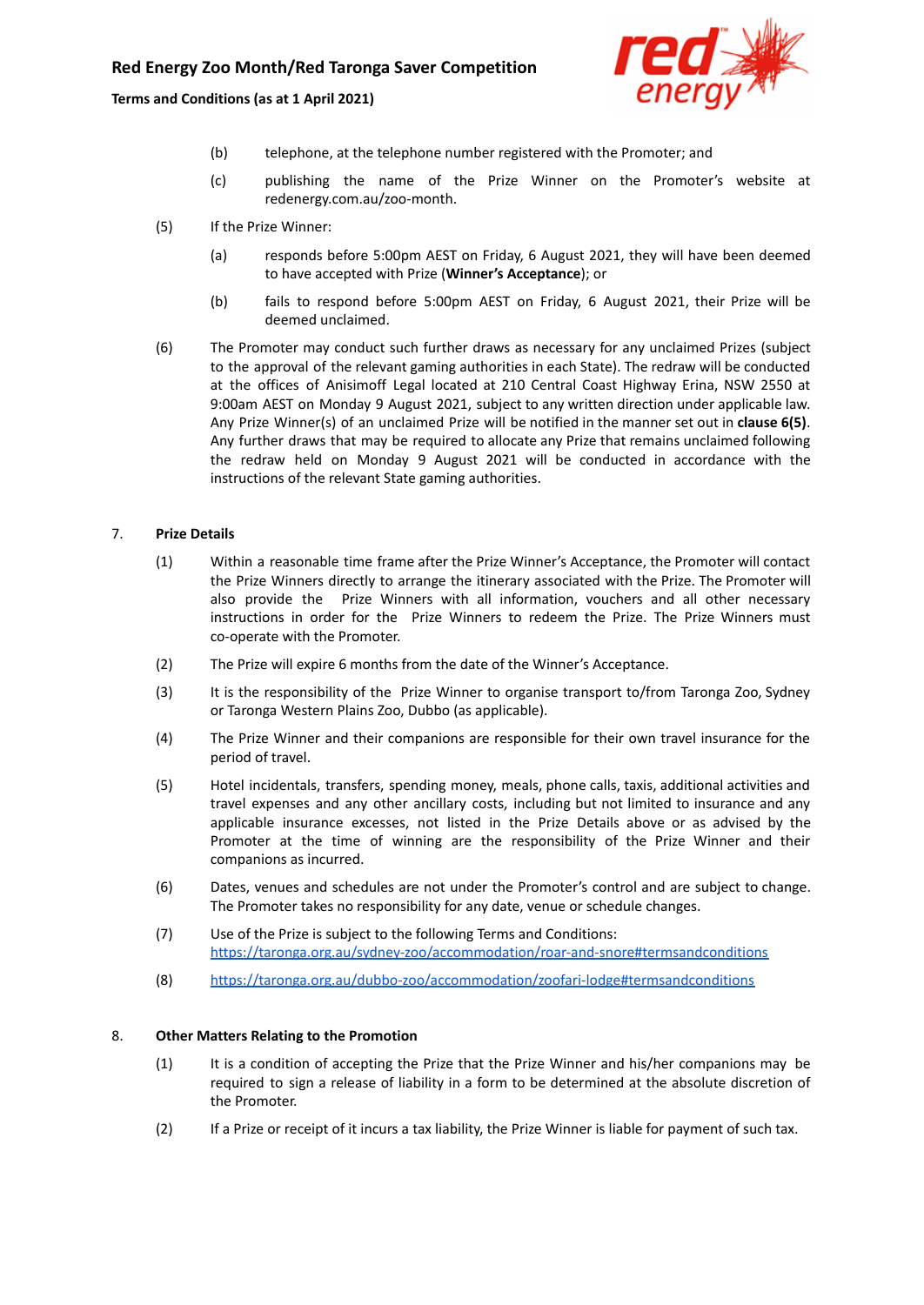# **Red Energy Zoo Month/Red Taronga Saver Competition**

## **Terms and Conditions (as at 1 April 2021)**



- (3) It is a condition of accepting a Prize that the Prize Winner accepts the conditions applicable to the individual components of the Prize. The Prize cannot be transferred, exchanged or redeemed for cash.
- (4) Subject to State legislation and (if required) the approval of any relevant gaming authorities, the Promoter reserves the right to substitute the Prize in whole (or any of its components), with a substitute prize of equal or greater value and the Prize will be notified accordingly.
- (5) Acceptance of the Prize is deemed consent for the Promoter to use the Prize Winner's details, voice, image, likeness and photographs for promotional, marketing and publicity purposes on the Promoter's website or in other forms of social media or on other websites or in any other media used by the Promoter for an indefinite time without any further attribution, reference, payment or other compensation to the Prize Winner.

### 9. **Privacy**

By entering this Promotion, each Entrant is taken to consent to the Promoter using the Entrant's personal information to administer the Promotion and disclosing the Entrant's personal information to organisations that assist the Promoter with administering the Promotion to third parties as required by law. If the information requested is not provided by the Entrant, the Entrant may not participate in the Promotion. For details about how the Promoter may use your information, and what your rights are under Australian privacy laws, please refer to the Promoter's Privacy Policy available at [redenergy.com.au/privacy](https://www.redenergy.com.au/privacy).

## 10. **Liability**

- (1) Nothing in these Terms and Conditions limits, excludes or modifies or purports to limit, exclude or modify the statutory consumer guarantees as provided under the Australian Consumer Law (Schedule 2 to the Competition and Consumer Act 2010 (Cth)), or similar state-based consumer protection laws (**Non-Excludable Guarantees**).
- (2) Except for any liability that cannot by law be excluded, including the Non-Excludable Guarantees, the Promoter and its related bodies corporate (including their respective officers, employees and agents) exclude all liability (including negligence), for any personal injury; or any loss or damage (including loss of opportunity) whether direct, indirect, special or consequential, arising in any way:
	- (a) out of the Promotion; or
	- (b) without limiting 10(2)(a), out of:
		- (i) any technical difficulties, equipment malfunction, any delayed email, any error, omission, interruption, deletion, defect, delay in operation or transmission, communications line failure, technical problems or traffic congestion on the internet or any website (whether or not under the Promoter or its related bodies corporates' control);
		- (ii) any theft, destruction, unauthorised access or third party interference of entries under this Promotion;
		- (iii) any entry or Prize claim that is late, lost, altered, damaged or misdirected (whether or not after their receipt by the Promoter) due to any reason beyond the reasonable control of the Promoter or its related bodies corporate;
		- (iv) any tax liability incurred by a Prize Winner or Entrant; or
		- (v) use of a Prize.

## 11. **Variations**

(1) The Promoter may in its sole discretion modify, suspend or terminate all or part of the Promotion, or disqualify and prohibit further participation in this Promotion, in the event that any portion of this Promotion is compromised by a virus, bugs, non-authorised human intervention, hackers or other causes beyond the reasonable control of the Promoter which, in